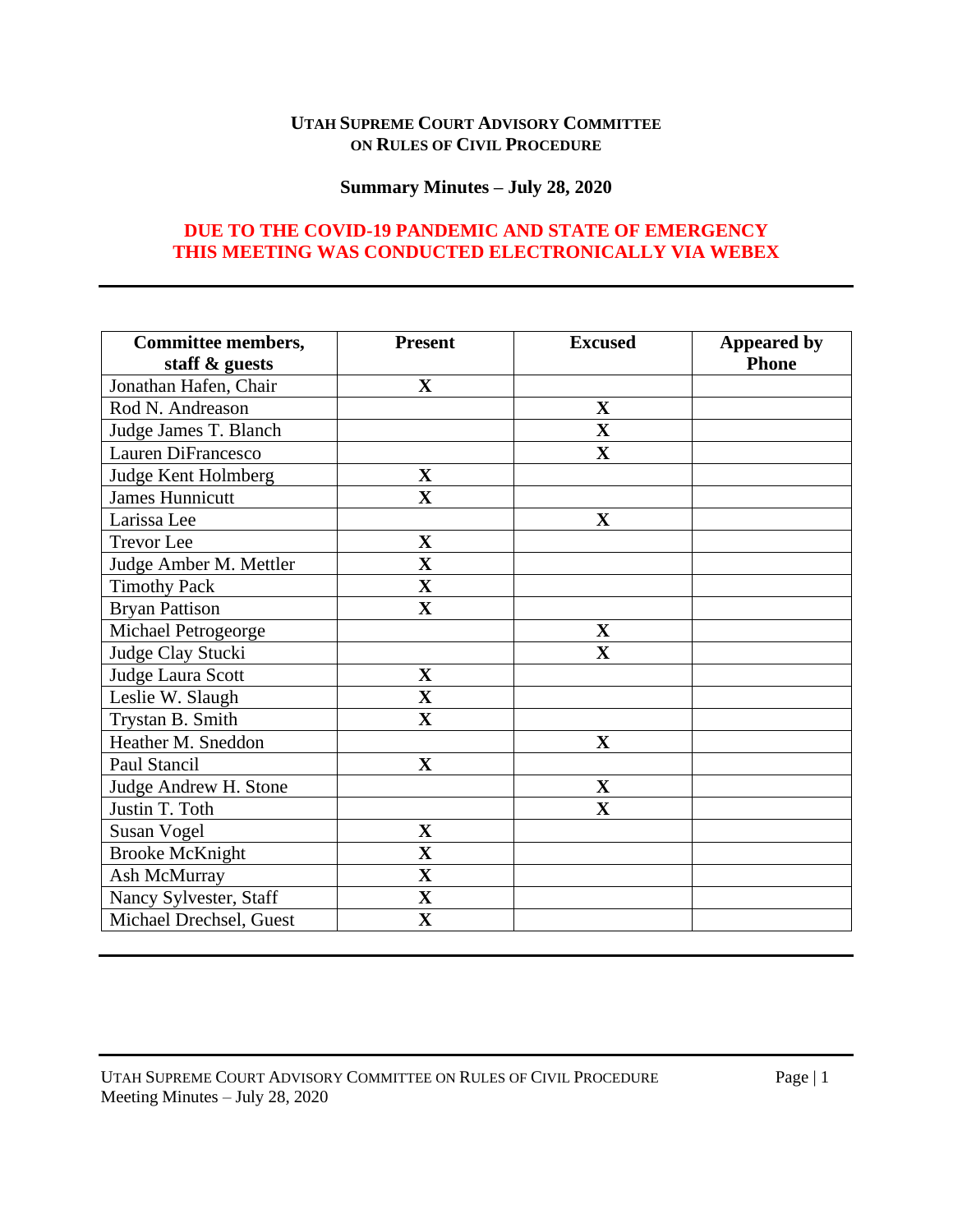#### **(1) WELCOME AND APPROVAL OF MINUTES**

Jonathan Hafen welcomed the committee and asked for approval of the minutes. James Hunnicutt moved to approve the minutes. Susan Vogel seconded the motion. The minutes were approved unanimously.

## **(2) RULE 83**

Nancy Sylvester introduced a legislative request for the committee to amend Rule 83, which addresses vexatious litigation. Ms. Sylvester introduced Michael Drechsel to provide additional background. Mr. Drechsel explained that Senator Diedre Henderson expressed concerns with Rule 83 in response to constituents who have contacted her and claimed to be the target of vexatious litigation by former spouses; Rule 83 currently applies only to unrepresented parties, which has reportedly allowed represented parties in the domestic context to engage in litigation intended to harass their former spouses. Mr. Drechsel noted that courts may take action against an attorney, but not the represented client, who is engaging in litigation intended to harass another party. Mr. Hafen expressed the committee's interest in addressing the issue and asked Mr. Hunnicutt to comment.

Mr. Hunnicutt commented that family-law litigation can pose a particular challenge for parties who often feel harassed due to the nature of the issues at stake. Mr. Hunnicutt noted that because courts already have the ability to sanction attorneys under Rule 11, expanding Rule 83 to include represented parties could create a problem for judges who may need to choose to apply the standards of Rule 11 or Rule 83 or both. Mr. Hunnicutt also noted that it is unclear how expanding Rule 83 would interact with Rule 11's 21-day safe harbor in the family-law context where domestic commissioners may also be involved. Mr. Hunnicutt commented that the proposed amendment could be beneficial but recommended further discussing the intersection of Rule 83 and Rule 11 to possibly provide direction regarding when the standards of each rule should apply.

Leslie Slaugh commented that Rule 11 applies to both represented and unrepresented parties and that it is unclear why Rule 83 should not similarly apply to all parties. Mr. Hafen noted that although Rule 11 can be used to address baseless lawsuits, Rule 83's scope is narrower and requires higher standards to be met. Mr. Hafen agreed that excluding represented parties from Rule 83 only because they can afford representation is not well justified. The committee briefly discussed why represented parties may have been excluded from Rule 83.

Mr. Hafen asked for comments regarding the language of the proposed amendment to Rule 83. Trevor Lee commented that the use of the phrase "any court" in the proposed amendment may introduce issues of ambiguity similar to those that courts have identified in Rule 42. Additionally, Mr. Slaugh commented that the proposed amendment may not fully address the vexatious litigant issues raised by Senator Henderson's constituents because the rule's limited application to claims that are narrowly defined and, therefore, may not apply to other relevant contexts. Mr. Drechsel informed the committee that Senator Henderson had expressed an interest in seeing stronger and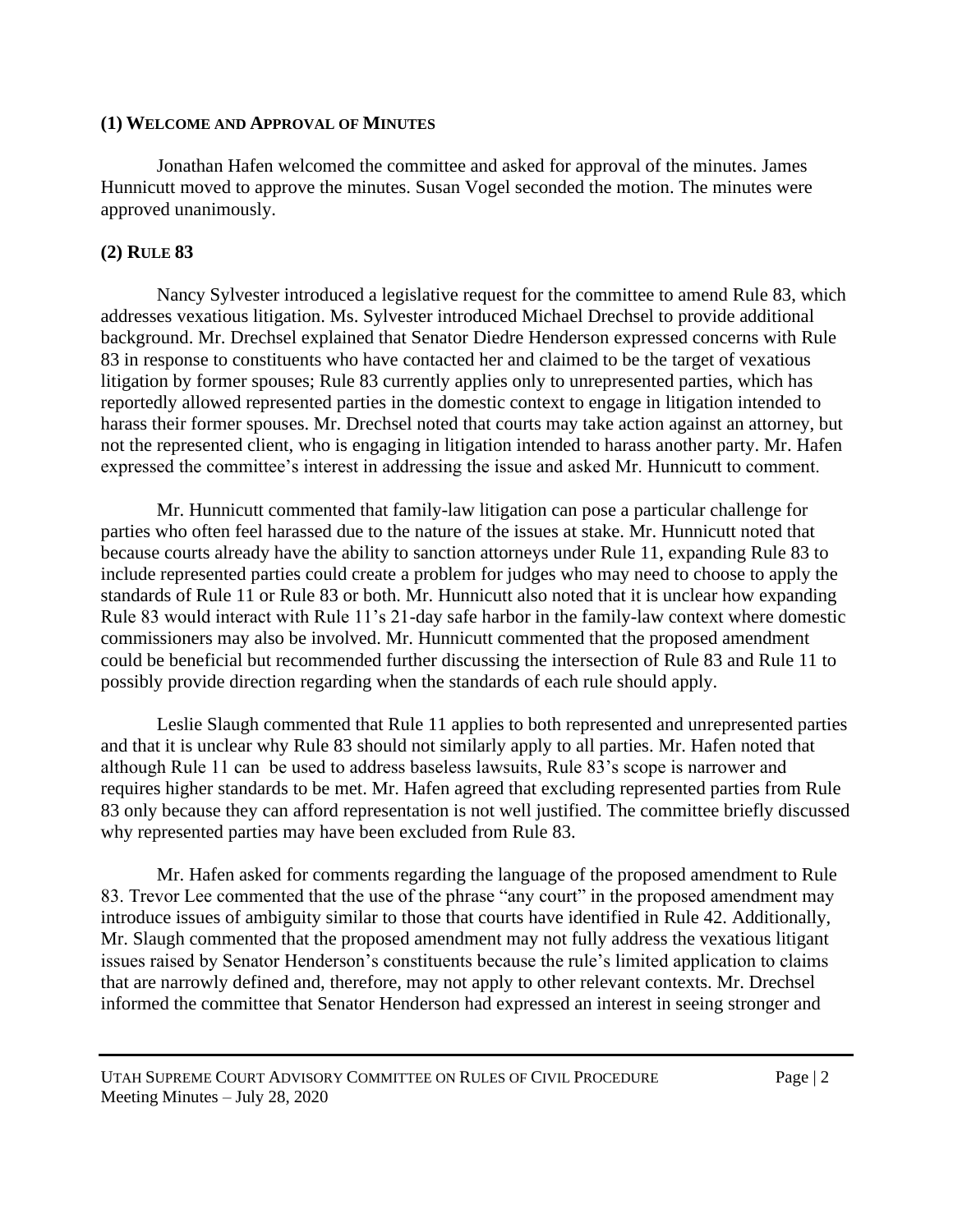more defined sanctions incorporated into Rule 83 but that domestic commissioners expressed concerns that doing so would chill the legitimate claims of parties that have fewer resources.

The committee discussed whether to shorten the 21-day safe harbor in Rule 11. Mr. Hafen commented that shortening the safe harbor could help shorten litigation but that any attempt to do so may face resistance from the bar. Ms. Sylvester suggested shortening the safe harbor only in family-law cases. Mr. Hunnicutt further suggested shortening the safe harbor only in family-law cases involving a domestic commissioner because the briefing schedule differs with commissioners.

Timothy Pack cautioned that motions for sanctions under Rule 11 are often emotional and that the 21 days act as a cooling period. Mr. Hafen commented that shortening the safe harbor may unintentionally increase motion practice rather than reduce it. Mr. Hunnicutt agreed that expanding methods for litigants to punish each other encourages increased motion practice and noted that the domestic system incentivizes mediation that disincentivizes vexatious litigants. Judge Laura Scott cautioned that judges must take care in family-law cases where options exist that are not typically available in other civil cases, including the power to adjust attorney fees based on a party's ability to pay and to award attorney fees based on individual claims. Susan Vogel noted that bad actors in family-law cases often find new attorneys to represent them when their previous attorneys withdraw, preventing Rule 83 from applying to parties who otherwise may qualify as vexatious litigants. Judge Kent Holmberg concurred with Judge Scott's comments and noted that there is some uncertainty regarding how changing Rule 11 could impact the awarding of attorney fees. The committee elected not to amend Rule 11 at this time.

Returning to the issue raised by Mr. Lee, the committee discussed the use and scope of the phrase "any court" in Rule 83, including how the phrase has been recently interpreted and whether the phrase includes federal courts or only state courts. After concluding discussion, the committee elected not to recommend altering the phrase at this time.

After the discussion concluded, Mr. Hafen called for a motion. Susan Vogel moved to send the proposed amendment to Rule 83 to the Supreme Court for comment. Timothy Pack seconded the motion. The motion passed unanimously.

The committee approved the following proposed amendments to send to the Court:

**Rule 83. Vexatious litigants. (a) Definitions.** (a)(1) The court may find a person to be a "vexatious litigant" if the person, with or without legal representation, including an attorney acting pro se[without legal representation], does any of the following: . . . . . . . . **(b) Vexatious litigant orders.** The court may, on its own motion or on the

motion of any party, enter an order requiring a vexatious litigant to: . . . . . . . .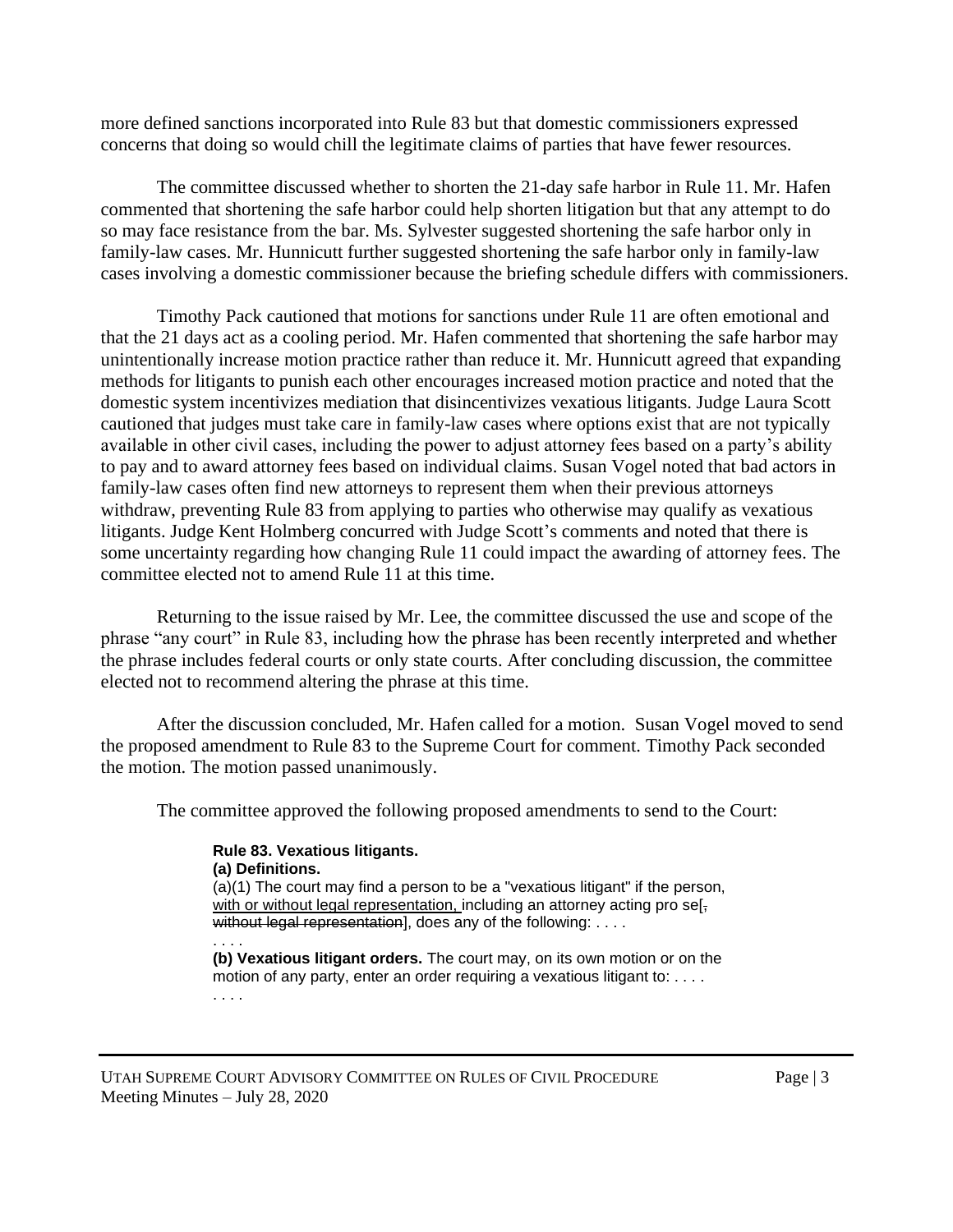(b)(5) abide by a prefiling order requiring the vexatious litigant to obtain leave of the court before filing any future claim for relief in any court; . . . . . . . .

#### **(e) Prefiling orders as to future claims.**

(e)(1) A vexatious litigant subject to a prefiling order restricting the filing of future claims shall, before filing, obtain an order authorizing the vexatious litigant to file the claim. The presiding judge of the judicial district in which the claim is to be filed, in consultation with the judge who entered the vexatious litigant order, shall decide the application. In granting an application, the presiding judge may impose in the pending action any of the vexatious litigant orders permitted under paragraph (b). . . . .

**(j) Applicability of vexatious litigant order to other courts.** After a court has issued a vexatious litigant order, any other court may rely upon that court's findings and order its own restrictions against the litigant as provided in paragraph (b).

### **(3) RULES 4, 7, 8, 36, 101**

The committee reviewed the language of proposed amendments to Rules 4, 7, 8, 36, and 101, and made revisions to coordinate the proposed language regarding notice as follows:

| <b>Rule 4:</b> | $(c)(1)(G)$ include the bilingual notice set forth in the form summons approved<br>by the Utah Judicial Council.                                            |  |  |  |
|----------------|-------------------------------------------------------------------------------------------------------------------------------------------------------------|--|--|--|
| <b>Rule 7:</b> | (c)(2) <b>Caution language.</b> For all dispositive motions, the motion must<br>include the following caution language at the top right corner of the first |  |  |  |
|                | page, in bold type:<br>This motion requires you to respond. Please see the Notice to                                                                        |  |  |  |
|                | <b>Responding Party.</b>                                                                                                                                    |  |  |  |
|                | (c)(3) <b>Bilingual notice.</b> All motions must include or attach the bilingual                                                                            |  |  |  |
|                | Notice to Responding Party approved by the Judicial Council.                                                                                                |  |  |  |
|                | (c)(4) Failure to include caution language and notice. Failure to include                                                                                   |  |  |  |
|                | the caution language in paragraph $(c)(2)$ and the bilingual notice in                                                                                      |  |  |  |
|                | paragraph (c)(3) may be grounds to continue the hearing on the motion, or                                                                                   |  |  |  |
|                | may provide the non-moving party with a basis under Rule 60(b) for                                                                                          |  |  |  |
|                | excusable neglect to set aside the order resulting from the motion. Parties                                                                                 |  |  |  |
|                | may opt out of receiving the notices set forth in paragraphs $(c)(2 \text{ and } (c)(3))$                                                                   |  |  |  |
|                | while represented by counsel.                                                                                                                               |  |  |  |
| <b>Rule 8:</b> | (a) Claims for relief. A pleading requesting relief must include the                                                                                        |  |  |  |
|                | following caution language at the top right of the first page, in bold print:                                                                               |  |  |  |
|                | If you do not respond to this document within applicable time limits,                                                                                       |  |  |  |
|                | judgment could be entered against you as requested.                                                                                                         |  |  |  |
|                | Eailure to include the caution language may provide the responding party                                                                                    |  |  |  |

Failure to include the caution language may provide the responding party with a basis under Rule 60(b) for excusable neglect to set aside any resulting judgment or order.

UTAH SUPREME COURT ADVISORY COMMITTEE ON RULES OF CIVIL PROCEDURE Page | 4 Meeting Minutes – July 28, 2020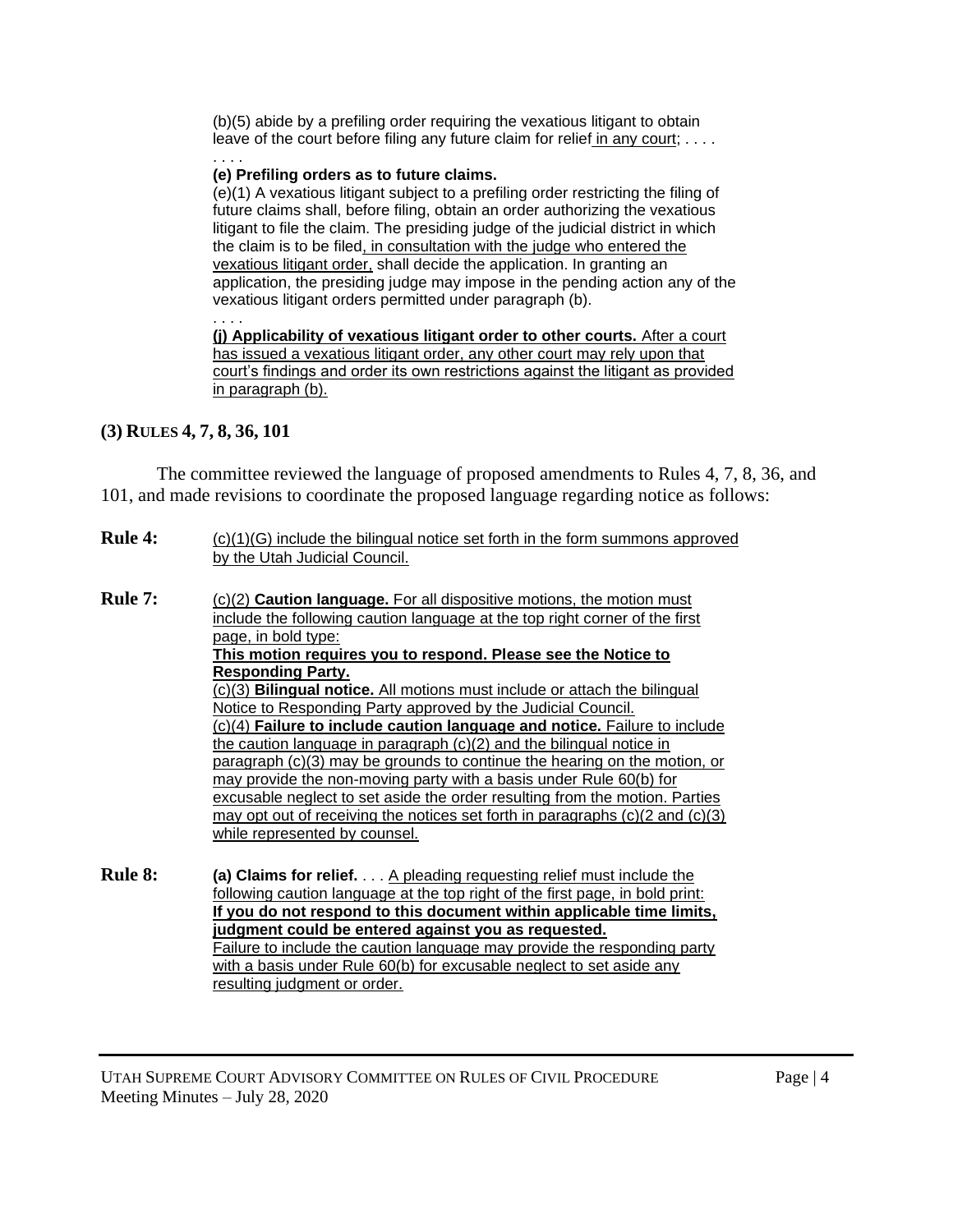**Rule 36: (b) Required caution language on request for admission.** (b)(1) All requests for admission must include the following caution language at the top right corner of the first page of the document, in bold type: **You must respond to these requests for admissions within 28 days or the court will consider you to have admitted these requests as true.** (b)(2) Failure to include the caution language may provide the nonrequesting party with a basis under Rule 60(b) for excusable neglect to set aside any resulting order or judgment. **Rule 101:** (a)(2) All motions must provide the bilingual Notice to Responding Party approved by the Judicial Council. (a)(3) Each motion to a court commissioner must include the following caution language at the top right corner of the first page, in bold type: **This motion will be decided by the court commissioner at an upcoming** 

> **hearing. If you do not appear at the hearing, the Court might make a decision against you without your input. In addition, you may also file a written response at least 14 days before the hearing.** (a)(4) Failure to provide the bilingual Notice to Responding Party or to include the caution language may provide the non-moving party with a basis under Rule 60(b) for excusable neglect to set aside any resulting order or judgment.

After the committee finalized the revisions, Mr. Hafen called for a motion. Jim Hunnicutt moved to send the proposed amendments to Rules 4, 7, 8, 36, and 101, as revised, to the Supreme Court for comment. Susan Vogel seconded the motion. The motion passed unanimously.

# **(4) RULE 24**

The committee discussed the appropriateness of the term "agency" as used in proposed amendments to Rule 24. Ms. Sylvester informed the committee of Judge Holmberg's comments regarding whether the term "agency," "political subdivision," or "governmental entity" would be most appropriate in the rule. Judge Holmberg and Ms. Sylvester recommended using "governmental entity," which is used in other areas of the rule. The committee adopted the recommendation.

After discussion concluded, Mr. Hafen called for a motion. Paul Stancil moved to send the proposed amendment, as revised, to the Supreme Court. Susan Vogel seconded the motion. The motion passed unanimously.

The committee approved the following revised language to send to the Court in addition to other proposed amendments to Rule 24:

> (b)(2) **By a Governmental Entity.** On timely motion, the court may permit a governmental entity, to intervene if a party's claim or defense is based on: (b)(2)(A) a statute or executive order administered by the governmental entity; or

UTAH SUPREME COURT ADVISORY COMMITTEE ON RULES OF CIVIL PROCEDURE Page | 5 Meeting Minutes – July 28, 2020